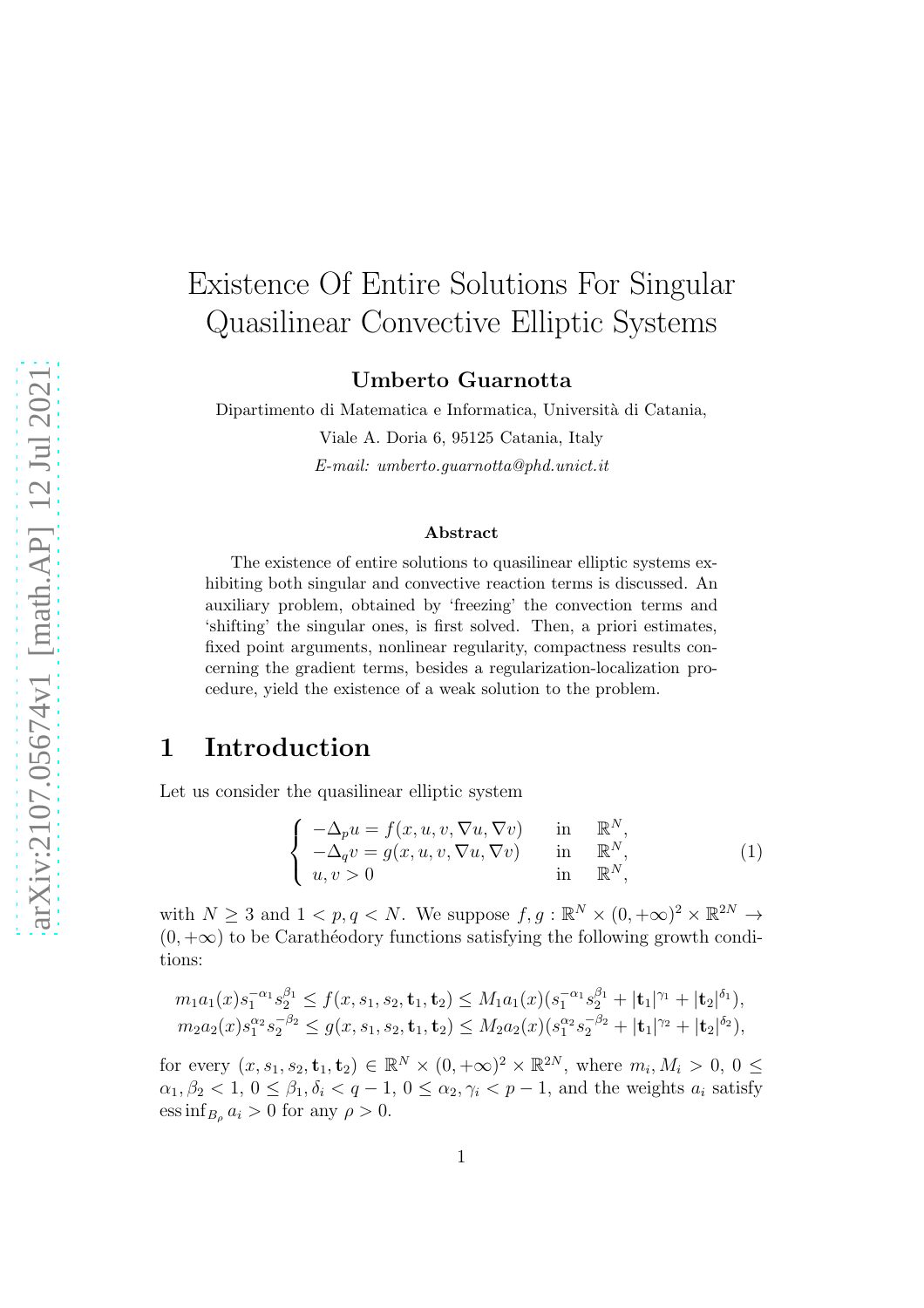In order to get Sobolev and  $L^{\infty}$  estimates<sup>[1](#page-1-0)</sup> on the solutions of [\(1\)](#page-0-0), representing the standard way to gain compactness, we are compelled to make further assumptions on both the growth exponents and the weights, namely,

<span id="page-1-1"></span>
$$
\max\{\beta_1, \delta_1\} \max\{\alpha_2, \gamma_2\} < (p - 1 - \gamma_1)(q - 1 - \delta_2),\tag{2}
$$

to ensure a Sobolev bound, and

<span id="page-1-2"></span>
$$
a_i \in L^1(\mathbb{R}^N) \cap L^{\zeta_i}(\mathbb{R}^N), \quad \zeta_i \in (N, +\infty], \tag{3}
$$

with

$$
\frac{1}{\zeta_1} < 1 - \frac{p}{p^*} - \theta_1, \qquad \theta_1 := \max\left\{\frac{\beta_1}{q^*}, \frac{\gamma_1}{p}, \frac{\delta_1}{q}\right\} < 1 - \frac{p}{p^*},
$$
\n
$$
\frac{1}{\zeta_2} < 1 - \frac{q}{q^*} - \theta_2, \qquad \theta_2 := \max\left\{\frac{\alpha_2}{p^*}, \frac{\gamma_2}{p}, \frac{\delta_2}{q}\right\} < 1 - \frac{q}{q^*},
$$

to obtain a  $L^{\infty}$  bound; here,  $p^* := \frac{Np}{N-p}$ . It is worth noticing that [\(2\)](#page-1-1) is a mixed condition, that is, it takes into account the data of both equations in [\(1\)](#page-0-0); no other mixed conditions occur. We also point out that, in the nonsingular case  $\alpha_1 = \beta_2 = 0$ , the required properties on  $\zeta_1$  (and analogously for  $\zeta_2$ ) appearing in [\(3\)](#page-1-2) guarantee that the right-hand side of [\(1\)](#page-0-0) belongs to  $L^r(\mathbb{R}^N)$ ,  $r > \frac{N}{p}$ , which is the minimum requirement (among Lebesgue spaces) on the right-hand side of the p-Poisson equation  $-\Delta_p w = h(x)$  to get  $w \in L^{\infty}(\mathbb{R}^N)$ , making condition  $(3)$ , in a certain sense, natural.

The prototype of [\(1\)](#page-0-0), obtained by setting  $\gamma_i = \delta_i = 0$  and  $m_i = M_i$ , has a *cooperative structure*, i.e.,  $f$  is increasing in  $v$  and  $g$  is increasing in  $u$ ; however, we require no monotonicity assumptions on  $f, q$ . The Dirichlet version of [\(1\)](#page-0-0) in bounded domains has been investigated in [\[2](#page-6-0)], while [\[12\]](#page-6-1) deals with [\(1\)](#page-0-0) for  $\alpha_2 = \beta_1 = 0$  and without convection terms (i.e., terms depending on the gradient of solutions).

The present investigation follows the direction of the recent papers [\[11,](#page-6-2) [9](#page-6-3), [8\]](#page-6-4), regarding singular convective problems in bounded domains, with different boundary conditions. The literature about singular problems and convective ones is very wide: here we limit ourselves to addressing the reader to the monograph [\[6\]](#page-6-5), concerning mainly semilinear equations (vide Sections 4.7 and 9.4); see also the short presentation [\[7\]](#page-6-6) and the references therein. Incidentally, the results discussed here were obtained, under stronger hypotheses, in [\[10\]](#page-6-7); the extensions presented here are contained in a work in progress.

<span id="page-1-0"></span><sup>&</sup>lt;sup>1</sup>Sobolev estimates furnish a control on the norms  $\|\nabla u\|_{L^p(\mathbb{R}^N)}$  and  $\|\nabla v\|_{L^q(\mathbb{R}^N)}$ , while the  $L^{\infty}$  estimates control  $||u||_{L^{\infty}(\mathbb{R}^N)}$  and  $||v||_{L^{\infty}(\mathbb{R}^N)}$ . From now on, otherwise explicitly stated, estimates are assumed to be global, that is, uniform on the whole  $\mathbb{R}^N$ .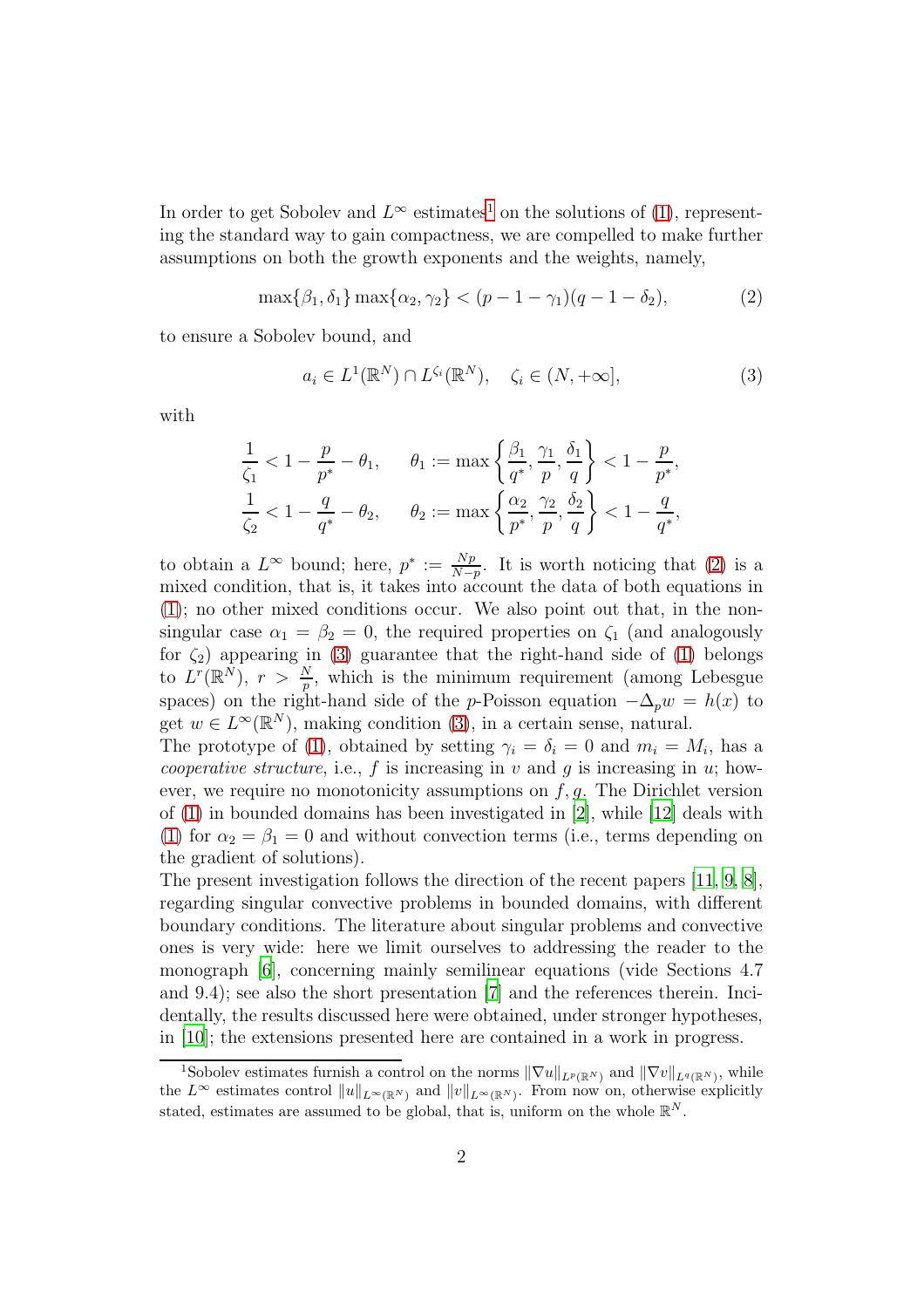### 2 The technique

#### Step 0: The functional setting.

We look for solutions to [\(1\)](#page-0-0) in a suitable functional setting, which is given by Beppo Levi spaces, also called homogeneous Sobolev spaces. Before introducing them, we briefly explain the main reason that led us to consider these spaces (following [\[5,](#page-6-8) p. 80]). Let us consider the Dirichlet problem

$$
\begin{cases}\n\Delta u = 0 & \text{in} & \mathbb{R}^3 \setminus \overline{B}_1, \\
u = 1 & \text{on} & \partial B_1, \\
u(x) \to 0 & \text{when} & |x| \to \infty,\n\end{cases}
$$
\n(4)

being  $B_1$  the ball of unitary radius centered at the origin. Setting  $\Omega :=$  $\mathbb{R}^3 \setminus \overline{B}_1$ , the solution  $u(x) = |x|^{-1}$  satisfies

$$
u \in L^h(\Omega)
$$
 for  $h \in (3, +\infty)$  and  $\nabla u \in L^k(\Omega)$  for  $k \in \left(\frac{3}{2}, +\infty\right)$ ,

i.e., the summability of the solution and its gradient are different. Hence, the Sobolev space  $W^{1,2}(\mathbb{R}^3)$  is not the natural ambient to look for solutions within, and we will consider spaces which take into account only the summability of the gradient of their elements. Given  $\Omega \subseteq \mathbb{R}^N$ , we define (modulo constant functions)

$$
\mathcal{D}^{1,p}(\Omega) := \{ u \in L^1_{loc}(\Omega) : \nabla u \in L^p(\Omega) \},
$$

endowed with the norm  $||u||_{1,p} := ||\nabla u||_p$  (hereafter  $|| \cdot ||_p$  stands for the standard norm in  $L^p(\Omega)$ ; then consider its subspace  $\mathcal{D}_0^{1,p}$  $_0^{1,p}(\Omega)$ , called Beppo Levi space, defined as the  $\|\cdot\|_{1,p}$ -closure of the set of compactly supported test functions  $C_{c}^{\infty}$  $\mathcal{C}_{c}^{\infty}(\Omega)$ . A Sobolev-type embedding ensures that  $\mathcal{D}_{0}^{1,p}$  $_{0}^{1,p}(\Omega) \hookrightarrow$  $L^{p^*}(\Omega)$ . This implies that the functions in  $\mathcal{D}_0^{1,p}$  $_{0}^{1,p}(\Omega)$  vanish at infinity, in the sense that for any  $\epsilon > 0$  the set  $\{x \in \mathbb{R}^N : |u(x)| \geq \epsilon\}$  has finite measure. In fact, using also the Chebichev inequality,

<span id="page-2-0"></span>
$$
\text{meas}(\{x \in \mathbb{R}^N : |u(x)| \ge \epsilon\}) \le \epsilon^{-p^*} \|u\|_{p^*}^{p^*} \le (c\epsilon^{-1} \|u\|_{1,p})^{p^*} < \infty. \tag{5}
$$

An open question concerns the possibility to prove, under suitable decay conditions on  $a_i$ , that  $u(x), v(x) \to 0$  as  $|x| \to \infty$ ; by the way, we will look for solutions to [\(1\)](#page-0-0) in the product space  $X := \mathcal{D}_0^{1,p}$  $\mathbb{D}_0^{1,p}(\mathbb{R}^N)\times \mathcal{D}_0^{1,q}(\mathbb{R}^N)$  (equipped with the norm  $||(u, v)||_X := ||u||_{1,p} + ||v||_{1,q}$ , thus understanding the decay in the measure-theoretic sense described in [\(5\)](#page-2-0).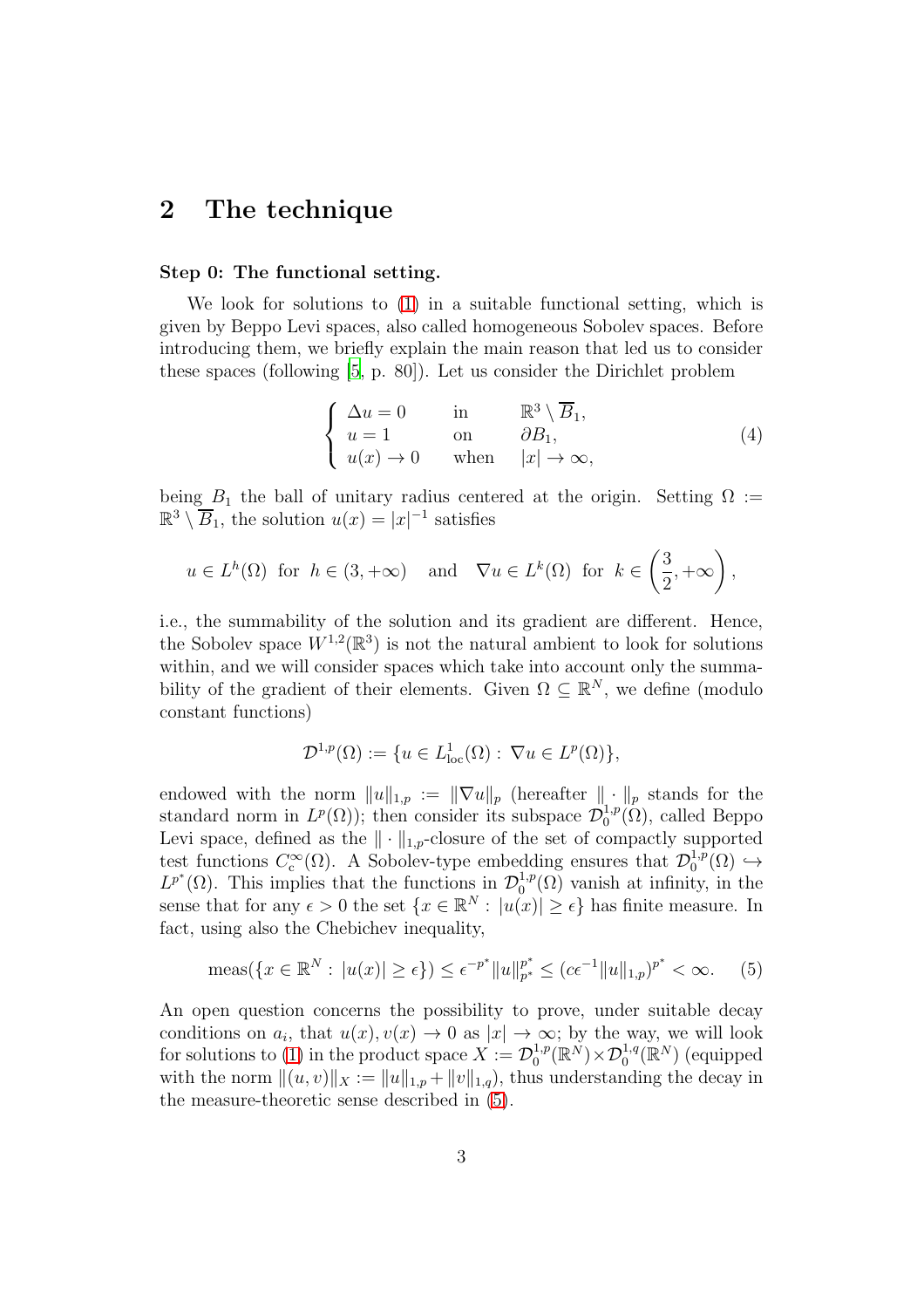#### Step 1: 'Freezing' and 'shifting' the right-hand side.

We want to get rid of both singular and convection terms, so we 'shift' (i.e., translate by adding a constant) the singular variables of reaction terms by a small quantity, say  $\epsilon > 0$ , and at the same time we 'freeze' (i.e., keep fixed) the gradient variables; then we will 'unfreeze' the gradient variables by using a fixed point theorem and we will pass to the limit as  $\epsilon \to 0$ , via a priori estimates, to recover a solution of [\(1\)](#page-0-0). Now we turn into details. Given  $w := (w_1, w_2) \in X \cap C^1_{loc}(\mathbb{R}^N)^2$  and  $\epsilon > 0$ , we consider the auxiliary problem

<span id="page-3-0"></span>
$$
\begin{cases}\n-\Delta_p u = f(x, u + \epsilon, v, \nabla w_1, \nabla w_2) & \text{in } \mathbb{R}^N, \\
-\Delta_q v = g(x, u, v + \epsilon, \nabla w_1, \nabla w_2) & \text{in } \mathbb{R}^N, \\
u, v > 0 & \text{in } \mathbb{R}^N,\n\end{cases}
$$
\n(6)

which possesses a unique solution  $(u, v) \in X \cap C^{1,\alpha}_{loc}(\mathbb{R}^N)^2$ , thanks to Minty-Browder's theorem, nonlinear Hölder regularity theory [\[1](#page-6-9)], and the strong maximum principle. Moreover, setting  $\eta_1 := \max\{\beta_1, \delta_1\}, \eta_2 := \max\{\alpha_2, \gamma_2\}$ and assuming also  $\max\{\Vert w_i \Vert_{\infty}, \Vert \nabla w_i \Vert_{\infty}\} < \infty$ , we can deduce the following a priori estimates (see [\[4\]](#page-6-10) for  $L^{\infty}$  estimates on the gradients):

$$
\label{eq:20} \begin{array}{ll} \|\nabla u\|_p^{p-1} & \leq L_\epsilon (1+\|\nabla w_1\|_p^{\gamma_1}+\|\nabla w_2\|_q^{\eta_1}),\\ \|\nabla v\|_q^{q-1} & \leq L_\epsilon (1+\|\nabla w_1\|_p^{\eta_2}+\|\nabla w_2\|_q^{\delta_2}),\\ \|u\|_\infty & \leq M_\epsilon (\|\nabla w_1\|_p,\|\nabla w_2\|_q),\\ \|v\|_\infty & \leq M_\epsilon (\|\nabla w_1\|_p,\|\nabla w_2\|_q),\\ \|\nabla u\|_\infty^{p-1} & \leq N_\epsilon (\|\nabla w_1\|_p,\|\nabla w_2\|_q,\|w_2\|_\infty)(1+\|\nabla w_1\|_\infty^{\gamma_1}+\|\nabla w_2\|_\infty^{\delta_1}),\\ \|\nabla v\|_\infty^{q-1} & \leq N_\epsilon (\|\nabla w_1\|_p,\|\nabla w_2\|_q,\|w_1\|_\infty)(1+\|\nabla w_1\|_\infty^{\gamma_2}+\|\nabla w_2\|_\infty^{\delta_2}), \end{array}
$$

being  $L_{\epsilon} > 0$  a constant and  $M_{\epsilon}, N_{\epsilon}$  positive functions which are increasing in each of their arguments.

### Step 2: 'Unfreezing' the right-hand side.

In order to 'unfreeze' convection terms, that is, to solve the auxiliary problem

<span id="page-3-1"></span>
$$
\begin{cases}\n-\Delta_p u = f(x, u + \epsilon, v, \nabla u, \nabla v) & \text{in } \mathbb{R}^N, \\
-\Delta_q v = g(x, u, v + \epsilon, \nabla u, \nabla v) & \text{in } \mathbb{R}^N, \\
u, v > 0 & \text{in } \mathbb{R}^N,\n\end{cases}
$$
\n(7)

we consider, for a fixed  $\epsilon > 0$ , the *trapping region* 

$$
\mathcal{R}_{\epsilon} := \{ (w_1, w_2) \in X \cap C^1_{loc}(\mathbb{R}^N)^2 : w_i > 0 \text{ in } \mathbb{R}^N, \|\nabla w_1\|_p \le A_1, \|\nabla w_2\|_q \le A_2, \|w_i\|_{\infty} \le B, \|\nabla w_i\|_{\infty} \le C \},
$$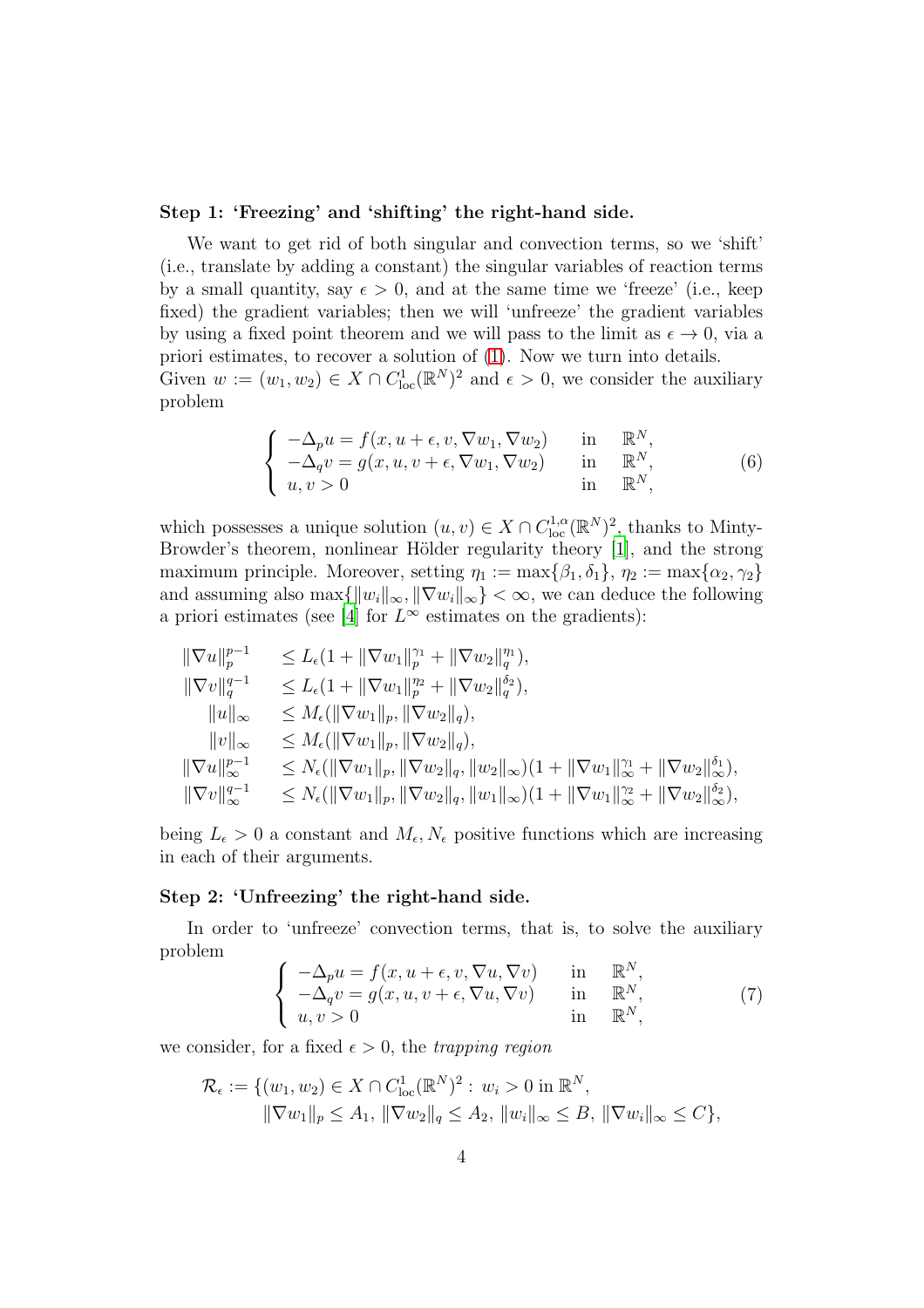with  $A_i, B, C > 0$  satisfying

<span id="page-4-0"></span>
$$
\begin{cases}\nA_1^{p-1} \geq L_{\epsilon}(1 + A_1^{\gamma_1} + A_2^{\eta_1}), \\
A_2^{q-1} \geq L_{\epsilon}(1 + A_1^{\gamma_2} + A_2^{\delta_2}), \\
B_1 \geq M_{\epsilon}(A_1, A_2), \\
B_2 \geq M_{\epsilon}(A_1, A_2), \\
C_1^{p-1} \geq N_{\epsilon}(A_1, A_2, B_2)(1 + C_1^{\gamma_1} + C_2^{\delta_1}), \\
C_2^{q-1} \geq N_{\epsilon}(A_1, A_2, B_1)(1 + C_1^{\gamma_2} + C_2^{\delta_2}).\n\end{cases}
$$
\n(8)

We observe that the algebraic system [\(8\)](#page-4-0) is solvable: taking  $1 < \sigma <$  $(p-1)(q-1)$  $\frac{1}{\eta_1\eta_2}$ , it suffices to choose  $A_1 := K^{\frac{1}{\eta_2}}$  and  $A_2 := K^{\frac{\sigma}{q-1}}$ , with  $K > 0$  large enough, to satisfy the first two inequalities, then set  $B_1 := B_2 := M_{\epsilon}(A_1, A_2)$ to solve the third inequality, and finally pick  $C_1 := H^{\frac{1}{\eta_2}}$ ,  $C_2 := H^{\frac{\sigma}{q-1}}$ , being  $H > 0$  sufficiently large, to satisfy the last two inequalities; this is essentially due to the  $(p, q)$ -sublinearity of the right-hand side, although an interplay between the numbers  $A_i, B, C$  occurs.

Now we consider the nonlinear operator  $\mathcal{T}_{\epsilon}(w) := (u, v)$ , associating to each  $w \in \mathcal{R}_{\epsilon}$  the unique solution  $(u, v)$  to [\(6\)](#page-3-0). According to [\(8\)](#page-4-0) we have  $\mathcal{T}(\mathcal{R}_{\epsilon}) \subseteq$  $\mathcal{R}_{\epsilon}$ ; moreover,  $\mathcal{T}_{\epsilon}$  is continuous and compact in the X-topology, as a consequence of the Sobolev-type embedding, Rellich-Kondrakov's theorem, a diagonal argument, and the  $(S_+)$ -property of the *p*-Laplacian (in  $\mathcal{D}_0^{1,p}$  $_{0}^{1,p}(\mathbb{R}^{N}).$ Schauder's fixed point theorem then ensures that [\(7\)](#page-3-1) admits a solution  $(u, v) \in$  $X \cap C^{1,\alpha}_{\text{loc}}(\mathbb{R}^N)^2.$ 

We infer Sobolev and  $L^{\infty}$  bounds for solutions to [\(7\)](#page-3-1) by means of [\(2\)](#page-1-1) and [\(3\)](#page-1-2) respectively, while a Harnack-type result [\[3](#page-6-11)] yields a local estimate from below. Summarizing, for a large  $C > 0$  and small  $c_{\rho} > 0$  (depending on  $\rho > 0$ ) we have

$$
\max\{\|\nabla u\|_p, \|\nabla v\|_q, \|u\|_\infty, \|v\|_\infty\} \le C, \n\min\{\text{ess}\inf_{B_\rho} u, \text{ess}\inf_{B_\rho} v\} \ge c_\rho.
$$
\n(9)

#### <span id="page-4-1"></span>Step 3: Existence of a distributional solution.

Let us consider a sequence  $\{(u_n, v_n)\}\subseteq X \cap C^1_{loc}(\mathbb{R}^N)^2$  of solutions to [\(7\)](#page-3-1) with  $\epsilon = \frac{1}{n}$  $\frac{1}{n}$ , and let  $(\varphi_1, \varphi_2) \in C_c^{\infty}$  $c^{\infty}(\mathbb{R}^N)^2$ . By reflexivity of X we get  $(u_n, v_n) \rightharpoonup (u, v) \in X$ . We test the equations of [\(7\)](#page-3-1) with  $(\varphi_1, \varphi_2)$  and then we would like to pass to the limit for  $n \to \infty$  via Lebesgue's dominated convergence theorem. Since  $\varphi_1, \varphi_2$  are compactly supported and [\(9\)](#page-4-1) holds for any  $(u_n, v_n)$ , solutions are bounded from above and below; so the singular term is not difficult to handle. On the other hand, convection terms are hard to manage, because there would lack compactness on them. Actually, [\(9\)](#page-4-1)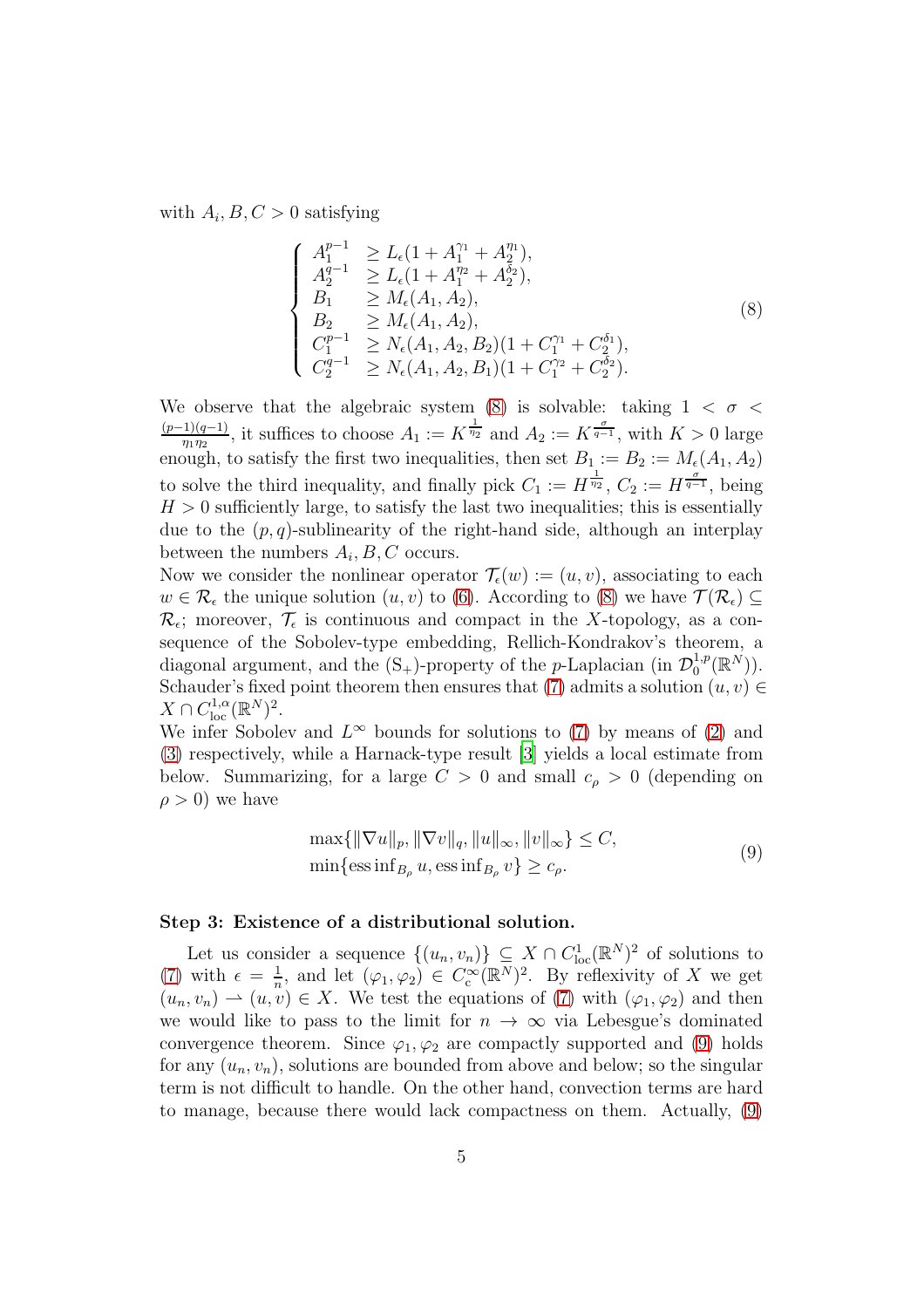for  $(u_n, v_n)$  ensures that  $f_n(x) := f(\cdot, u_n, v_n, \nabla u_n, \nabla v_n)$  is uniformly bounded in  $L^r(\mathbb{R}^N)$  with  $r > \frac{N}{p} > (p^*)'$ , as pointed out in the Introduction; thus, compactness of  $\{\nabla u_n\}$  in  $L^p_{loc}(\mathbb{R}^N)$  is ensured by the following theorem, whose proof is based on the difference quotients method and the Riesz-Fréchet-Kolmogorov compactness criterion.

Let  $\Omega \subseteq \mathbb{R}^N$ ,  $N \geq 2$ ,  $p, r \in (1, +\infty)$ , and let  $\{u_n\} \in W^{1,p}_{loc}(\Omega)$ ,  $\{f_n\} \subseteq$  $L_{loc}^r(\Omega)$ *. Suppose that*  $u_n$  *is a distributional solution to*  $-\Delta_p u_n = f_n$  *in*  $\Omega$  *for all*  $n \in \mathbb{N}$ *. Suppose also that:* 

- $\{\nabla u_n\}$  *is bounded in*  $L^p_{loc}(\Omega)$ ,
- $\{f_n\}$  *is bounded in*  $L^r_{loc}(\Omega)$ *,*
- $u_n \to u$  in  $L^p_{loc}(\Omega) \cap L^{r'}_{loc}(\Omega)$ .

Then  $\{\nabla u_n\}$  admits a strongly convergent subsequence in  $L^p_{loc}(\Omega)$ .

In particular (exploiting also the Rellich-Kondrakov theorem): if  $\{u_n\}$ and  $\{f_n\}$  are uniformly bounded, respectively, in  $W^{1,p}_{loc}(\Omega)$  and  $L^r_{loc}(\Omega)$  with  $r > (p^*)'$ , then  $\nabla u_n$  strongly converges (up to subsequences) in  $L^p_{loc}(\Omega)$ .

#### Step 4: Existence of a weak solution.

Let us consider  $(u, v) \in X$  distributional solution to [\(1\)](#page-0-0) and take  $\phi \in$  $\mathcal{D}^{1,p}_0$ <sup>1,p</sup>( $\mathbb{R}^{N}$ ), which can be split into positive and negative parts as  $\phi = \phi^{+} - \phi^{-}$ . We perform a localization-regularization procedure, using a set of standard mollifiers  $\{\rho_k\} \subseteq C_c^{\infty}$  $c^{\infty}_{\rm c}(\mathbb{R}^N)$  and a test function  $\theta \in C_{\rm c}^{\infty}$  $c^{\infty}([0, +\infty))$  such that

 $\theta \equiv 1$  in [0, 1],  $\theta$  is decreasing in (1, 2),  $\theta \equiv 0$  in [2, + $\infty$ ).

We set

$$
\theta_n = \theta\left(\frac{|\cdot|}{n}\right) \in C_c^{\infty}(\mathbb{R}^N),
$$
  
\n
$$
\phi_n = \theta_n \phi^+ \in \mathcal{D}_0^{1,p}(\mathbb{R}^N),
$$
  
\n
$$
\psi_{k,n} = \rho_k * \phi_n \in C_c^{\infty}(\mathbb{R}^N).
$$

We test [\(1\)](#page-0-0) with  $\psi_{k,n}$  for  $k,n \in \mathbb{N}$ ; then we pass to the limit in the weak formulation, with respect to both indices, as follows. The properties of mol-lifiers and [\(9\)](#page-4-1) allow to pass to the limit in  $k$ , while Beppo Levi's monotone convergence theorem and the 'good' decay of  $\theta$  (ensuring a high summability of  $\nabla \theta_n$ ) permit the passage to the limit in *n*. Repeating the same argument for  $\phi^-$  instead of  $\phi^+$  proves that  $(u, v)$  is a weak solution to [\(1\)](#page-0-0).